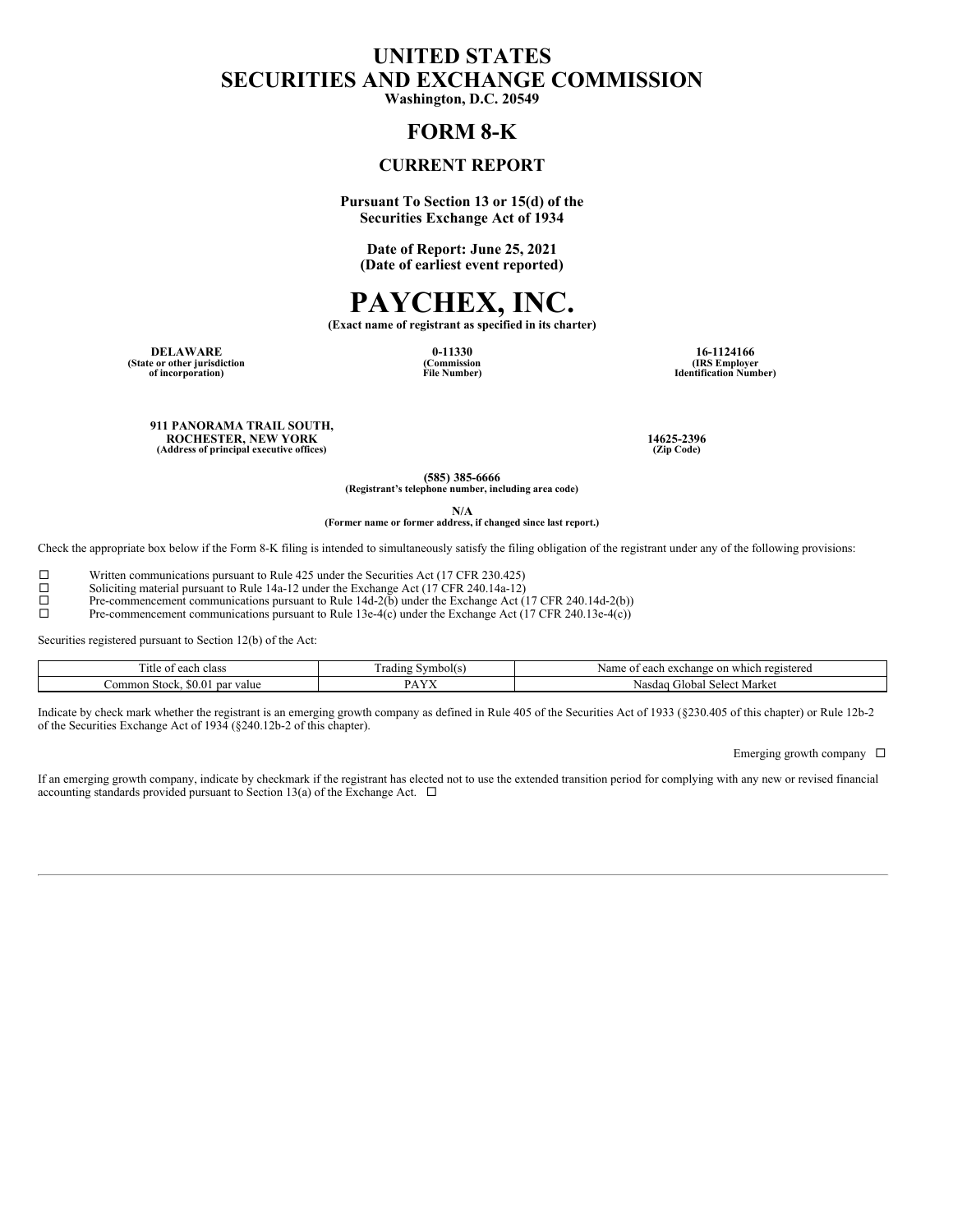#### **ITEM 2.02 RESULTS OF OPERATIONS AND FINANCIAL CONDITION**

Paychex, Inc.'s press release dated June 25, 2021, which reports its financial results for the three and twelve months ended May 31, 2021, is furnished as Exhibit 99.1 to this Current Report on Form 8-K ("Form 8-K").

The information furnished pursuant to Item 2.02, including Exhibit 99.1, shall not be deemed "filed" for purposes of Section 18 of the Securities Exchange Act of 1934, as amended (the "Exchange Act") or otherwise subject to the liabilities under such section and shall not be deemed to be incorporated by reference into any filing of the Company under the Securities Act of 1933, as amended, or the Exchange Act, except to the extent specifically provided in such a filing.

#### **ITEM 9.01 FINANCIAL STATEMENTS AND EXHIBITS**

**Exhibit Description**

Exhibit 99.1 Press Release of [Paychex,](#page-7-0) Inc. dated June 25, 2021

Exhibit 104 The cover page from this Current Report on Form 8-K, formatted in Inline XBRL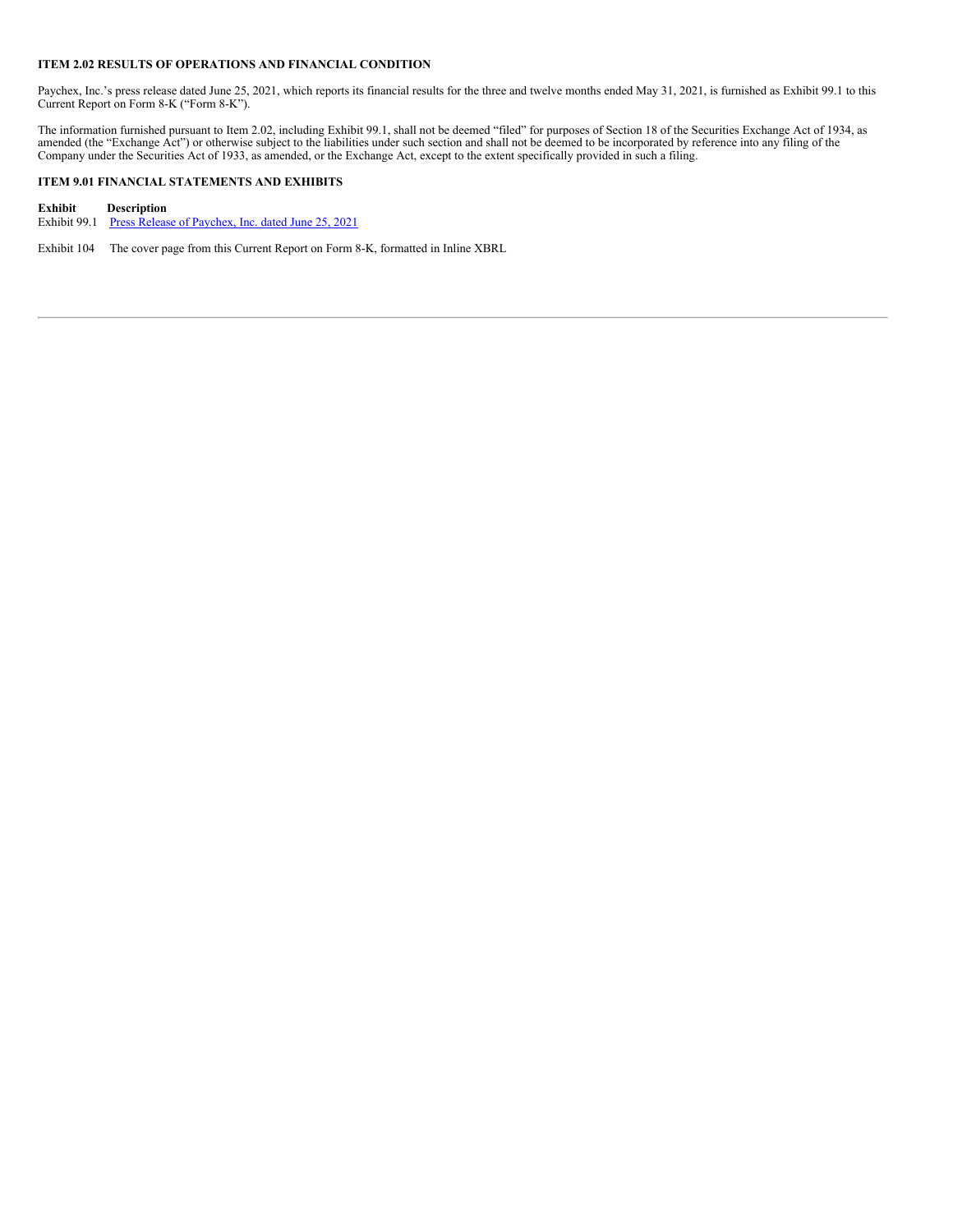#### **SIGNATURES**

Pursuant to the requirements of the Securities Exchange Act of 1934, the registrant has duly caused this report to be signed on its behalf by the undersigned thereunto duly authorized.

|       |               | PAYCHEX, INC.    |
|-------|---------------|------------------|
| Date: | June 25, 2021 | /s/ Martin Mucci |

Martin Mucci President and Chief Executive Officer Date: June 25, 2021 /s/ Efrain Rivera Efrain Rivera

Senior Vice President, Chief Financial Officer, and Treasurer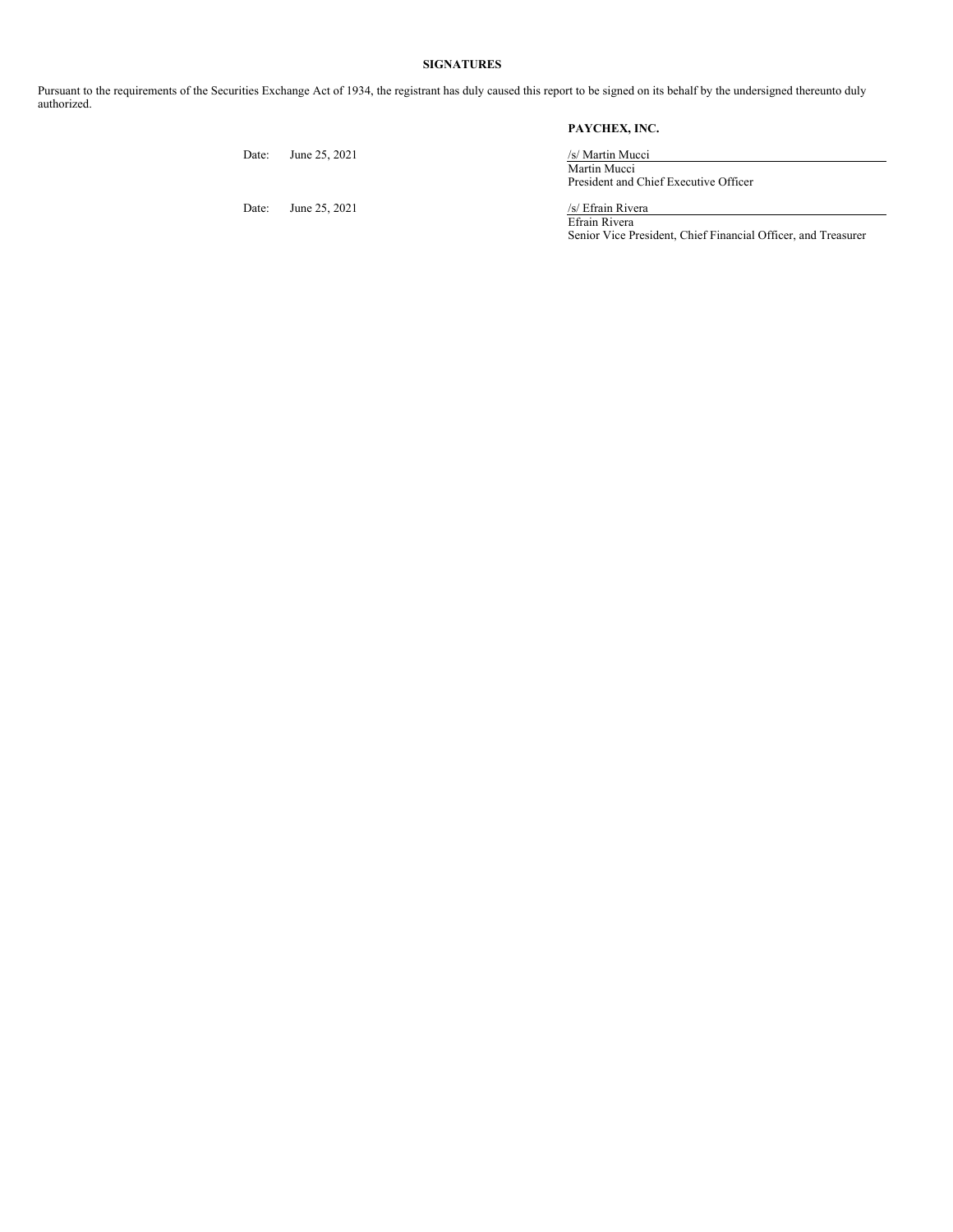# **News Release**

911 Panorama Trail South · Rochester, NY 14625 · paychex.com



**EXHIBIT 99.1**

# **Paychex, Inc. Reports Fourth Quarter and Full Year 2021 Results Fourth Quarter Service Revenue Grew 14% to \$1.0 Billion Fourth Quarter Diluted Earnings Per Share Grew 20% Full Year Service Revenue Ended Above Prior Year**

Rochester, N.Y. - (June 25, 2021) - Paychex, Inc. (the "Company," "Paychex," "we," "our," or "us") today announced the following results for the quarter ended May 31, 2021 (the "fourth quarter") and fiscal year ended May 31, 2021 ("fiscal year"), as compared to the corresponding prior-year periods:

|                                                    | <b>Fourth Quarter</b> |  |       |                 |      | <b>Fiscal Year</b> |                   |  |         |                       |  |  |  |
|----------------------------------------------------|-----------------------|--|-------|-----------------|------|--------------------|-------------------|--|---------|-----------------------|--|--|--|
| In millions, except per share amounts              | 2021                  |  | 2020  | $Change^{(2)}$  |      |                    | 2021              |  | 2020    | Change <sup>(2)</sup> |  |  |  |
| Total service revenue                              | $1.014.7$ \$          |  | 889.8 | 14              | %    |                    | $3.997.5$ \$      |  | 3.953.6 | $\%$                  |  |  |  |
| Total revenue                                      | 1.029.2 \$            |  | 915.1 | 12              | %    |                    | 4.056.8 \$        |  | 4.040.5 | $-$ %                 |  |  |  |
| Operating income                                   | \$<br>$353.8$ \$      |  | 299.6 | 18              | $\%$ |                    | 1.460.7 \$        |  | l.460.5 | $-$ %                 |  |  |  |
| Diluted earnings per share                         | $0.73$ \$             |  | 0.61  | 20              | %    |                    | $3.03$ \$         |  | 3.04    | $-$ %                 |  |  |  |
| Adjusted diluted earnings per share <sup>(1)</sup> | $0.72 \text{ } $$     |  | 0.61  | 18 <sup>°</sup> | $\%$ |                    | $3.04 \text{ } $$ |  | 3.00    | $\%$                  |  |  |  |

(1) Adjusted diluted earnings per shareis not a United States ("U.S.") generally accepted accounting principle ("GAAP") measure.Adjusted diluted earnings per share includes adjustments for one-time non-recurring cost-saving initiatives in the first half of our2021 fiscal year and net tax windfall benefits related to employee stock-based compensation payments. Please refer to the "Non-GAAP Financial Measures" section on page 4 of this press release for a discussion of non-GAAP measures and a reconciliation to the U.S. GAAP measure of diluted earnings per share.

#### $(2)$  Percentage changes are calculated based on unrounded numbers.

Martin Mucci, president and chief executive officer, commented, "W e ended this year with strong momentum having navigated through a fiscal year of unprecedented challenges. Our fourth quarter resultswere driven by record client retention levels, record sales results, and stronger checks per client, which were driven by improving macroeconomic conditions and gains in employment. Client base growth was strong and we ended the fiscal year with over 710,000 clients. We are proud to finish the year with positive service revenue growth which is a testament to the resiliency, innovation, and commitment of our employees and the strength of our business model. Having navigated through the uncertain environment of the pandemic, we are well-positioned with the continued innovation of our technology and product suite to meet the continuing needs of businesses and help them succeed and thrive as they begin to bring employees back to work and adjust to the changes of how, where, and when work gets done."

Mucci added, "Earlier this month, we hosted our Paychex Business Conference which brought together experts, insights, and resources to provide the solutions clients are seeking to build a better workplace, team, and business that will thrive in 2021 and beyond. The virtual event featured HR and business experts, workplace visionaries, and demonstration of the technology and service options that Paychex brings to our markets. This conference also provided an important way for us to thank our clients for their tremendous loyalty as shown in our record levels of client retention."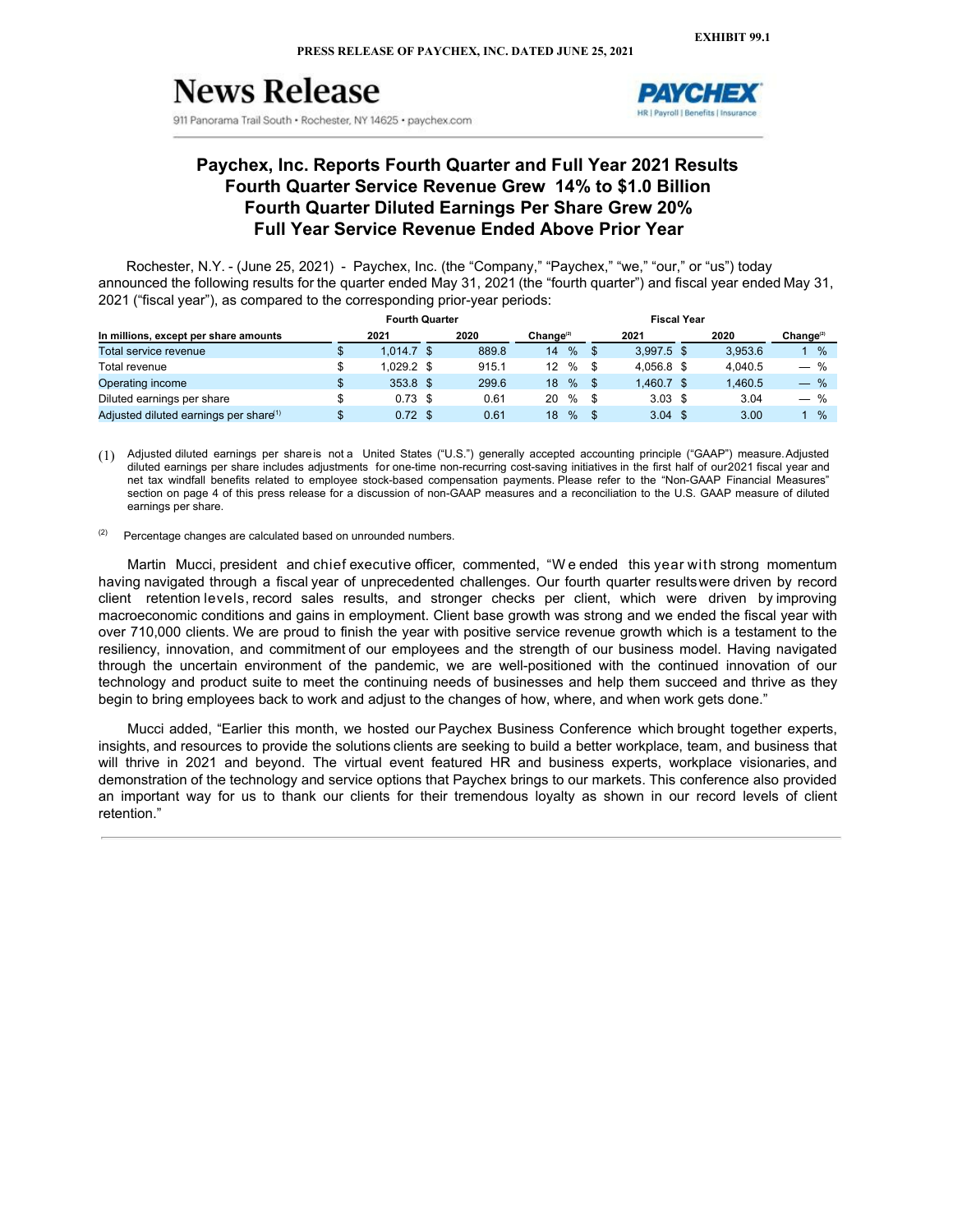## **Fourth Quarter Business Highlights**

Highlights as compared to the corresponding prior-year period are as follows:

Management Solutions revenue was \$756.4 million, an increase of 14%, led by the following:

- Increase in our client base and penetration of our suite of solutions, particularly HR outsourcing, retirement services, and time and attendance.
- Continued solid growth experienced from new services and product initiative offerings.
- · Higher checks per client as businesses start to recover from the COVID-19 pandemic and their employees return to work.

Professional Employer Organization ("PEO") and Insurance Solutions revenue was \$258.3 million, an increase of 13%, driven by the following:

- Increase in the number of worksite employees at our clients.
- Higher margins on state unemployment insurance.

Interest on funds held for clients decreased 43% to \$14.5 million, impacted by the following:

- Lower realized gains of \$8.7 million and lower average interest rates impact of \$3.9 million, offset by
- 11% increase in average investment balances; impacted by growth in our overall client base and improving macroeconomic conditions as businesses recover from the pandemic.

Total expenses increased 10% to \$675.4 million, impacted by the following:

- · Higher performance-based compensation compared to fiscal fourth quarter of 2020 when performance was negatively affected by the sharp decline due to the start of the pandemic.
- · Increase in PEO direct insurance costs due to growth in client worksite employees across the PEO business.

Operating income was \$353.8 million. Operating margin (operating income as a percentage of total revenue) was 34.4% compared to 32.7% for the prior year.

Our effective income tax rate was 24.0% compared to 24.3% for the prior year, impacted by the recognition of net discrete tax benefits related to employee stock-based compensation payments, with a higher volume of employee stock option exercises experienced in the current period.

## **Fiscal 2021 Business Highlights**

Highlights as compared to the prior year are as follows:

- Payroll client base growth of 4%.
- · HR Solutions and PEO client worksite employees growth of 18%.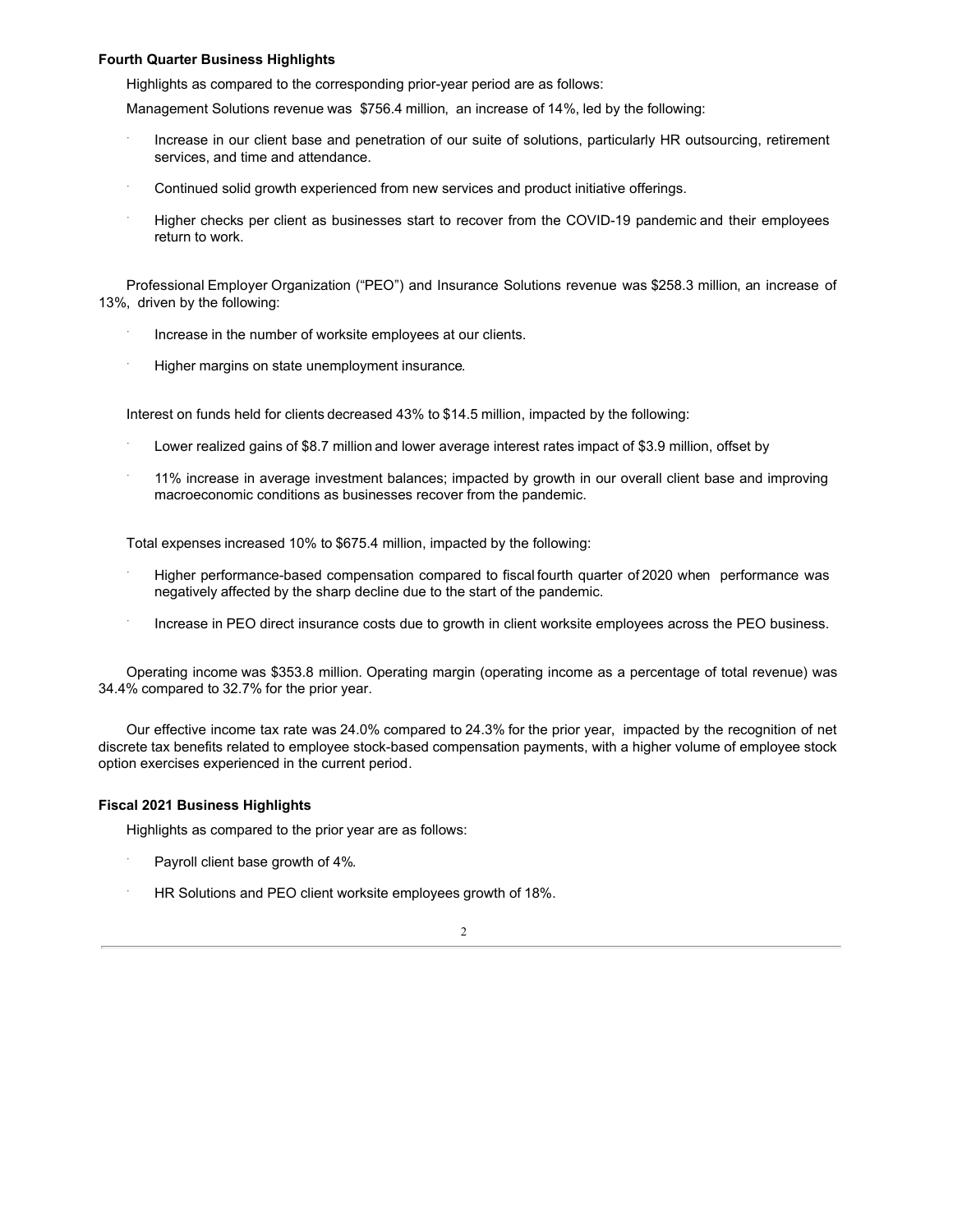Management Solutions revenue was \$3.0 billion, an increase of 2%, impacted by the following:

- Payroll client base growth and increased penetration of our suite of solutions, including HR Solutions, Retirement Services, and Time and Attendance.
- Growth in ancillary products and services due to higher transaction volumes, offset by
- · A decline in check volumes experienced during the first three quarters of our fiscal year from an overall reduction in the number of clients processing payrolls due to lower employment levels during the pandemic.

PEO and Insurance Solutions revenue was \$974.1 million, a decrease of 2%, driven by the following:

- Decrease in the number of worksite employees at our clients in the first three quarters, offset by growth in the fourth quarter.
- Lower workers' compensation premiums driven by reduced wages and softening of market rates.

Interest on funds held for clients decreased 32% to \$59.3 million, primarily impacted by:

- Lower average interest rates and realized gains.
- Average investment balances were consistent.

Total expenses of \$2.6 billion increased 1%, primarily impacted by:

- · Higher performance-based compensation due to stronger than anticipated performance for fiscal 2021, compared to fiscal 2020 where performance was impacted in the fourth quarter by the sharp decline due to the start of the pandemic.
- · Increases were largely offset by lower discretionary and facilities spend due to office closures and restrictions resulting from the pandemic, as well as lower amortization of intangible assets and the impact of cost savings initiatives.

Operating income was \$1.5 billion. Operating margin (operating income as a percentage of total revenue) was 36.0% compared to 36.1% for the prior year.

Our effective income tax rate was 23.5% compared to 23.6% for the prior year, impacted by the recognition of net discrete tax benefits related to employee stock-based compensation payments.

### **Financial Position and Liquidity**

Our financial position and cash flow generation remained strong. As of May 31, 2021, we had:

- Cash, restricted cash, and total corporate investments of \$1.1 billion.
- Short-term and long-term borrowings, net of debt issuance costs, of \$804.7 million.
- Cash flows from operations were \$1.3 billion for the fiscal year.

#### **Return to Shareholders in Fiscal 2021**

- Paid quarterly dividends totaling \$908.7 million.
- Repurchased 1.7 million shares of our common stock for a total of \$155.7 million.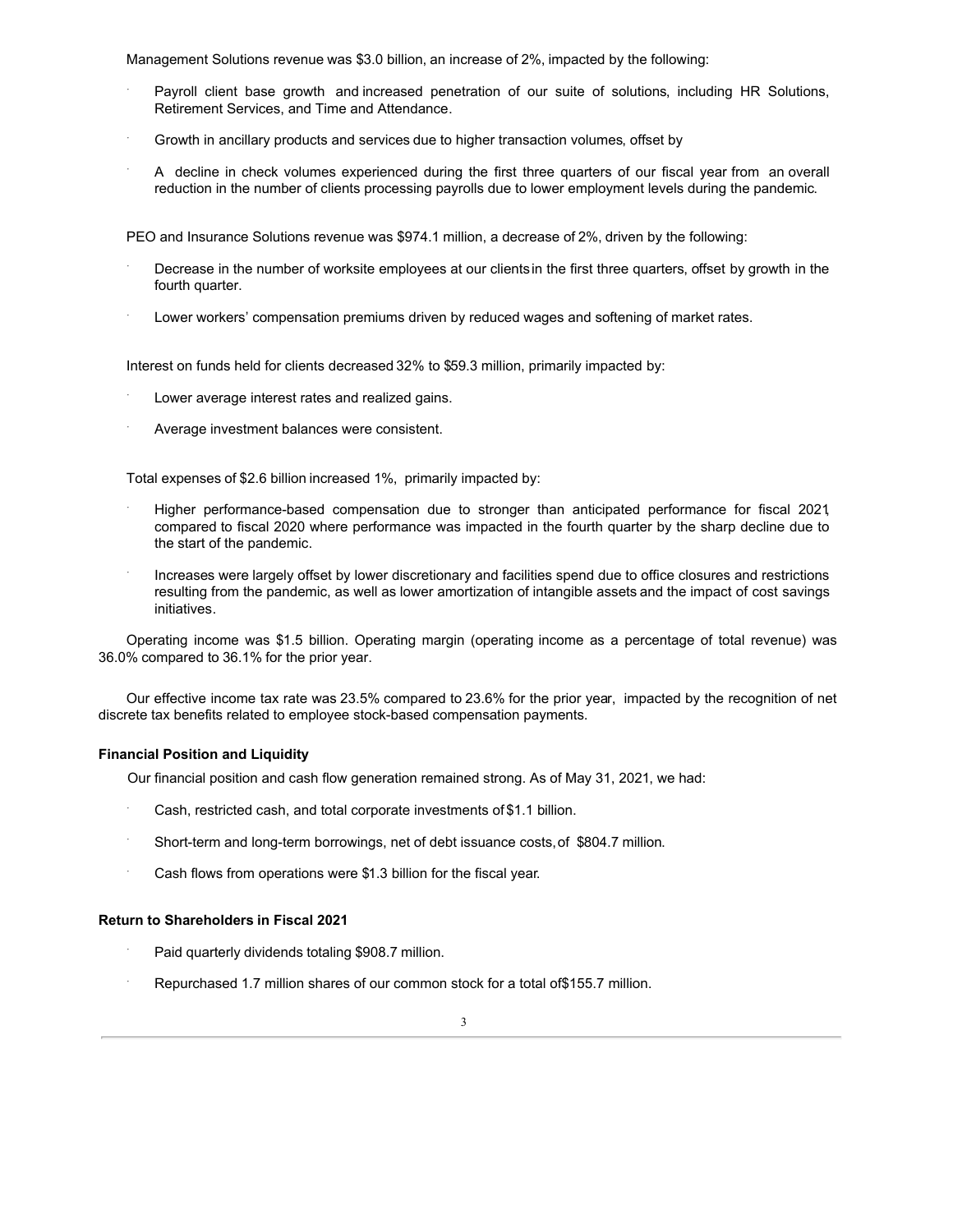## **Non-GAAP Financial Measures**

|                                                                                             |                | For the three months ended<br>May 31, |                 |       | For the twelve months ended<br>May 31, |                         |         |                 |         |         |
|---------------------------------------------------------------------------------------------|----------------|---------------------------------------|-----------------|-------|----------------------------------------|-------------------------|---------|-----------------|---------|---------|
| \$ in millions                                                                              |                | 2021                                  |                 | 2020  | Change                                 |                         | 2021(1) |                 | 2020    | Change  |
| Operating income                                                                            | $\mathfrak{L}$ | 353.8                                 | \$              | 299.6 | 18 %                                   | $\overline{\mathbb{S}}$ | 1.460.7 | $\mathbb{S}$    | 1.460.5 | $-\%$   |
| Non-GAAP adjustments:                                                                       |                |                                       |                 |       |                                        |                         |         |                 |         |         |
| Cost-saving initiatives <sup>(2)</sup>                                                      |                |                                       |                 |       |                                        |                         | 32.2    |                 |         |         |
| Total non-GAAP adjustments                                                                  |                |                                       |                 |       |                                        |                         | 32.2    |                 |         |         |
| Adjusted operating income                                                                   | \$             | 353.8                                 | \$              | 299.6 | 18 %                                   | $\mathbb{S}$            | 1,492.9 | \$              | 1,460.5 | 2%      |
| Net income                                                                                  | \$             | 263.0                                 | \$              | 220.7 | 19 %                                   | \$                      | 1,097.5 | \$              | 1.098.1 | $-$ %   |
| Non-GAAP adjustments:                                                                       |                |                                       |                 |       |                                        |                         |         |                 |         |         |
| Excess tax benefit related to employee stock-                                               |                |                                       |                 |       |                                        |                         |         |                 |         |         |
| based compensation payments <sup>(3)</sup>                                                  |                | (2.2)                                 |                 | (0.1) |                                        |                         | (19.4)  |                 | (14.9)  |         |
| Cost-saving initiatives <sup>(2)</sup>                                                      |                |                                       |                 |       |                                        |                         | 24.3    |                 |         |         |
| Total non-GAAP adjustments                                                                  |                | (2.2)                                 |                 | (0.1) |                                        |                         | 4.9     |                 | (14.9)  |         |
| Adjusted net income                                                                         | \$             | 260.8                                 | $\overline{\$}$ | 220.6 | 18 %                                   | \$                      | 1,102.4 | \$              | 1,083.2 | 2%      |
|                                                                                             |                |                                       |                 |       |                                        |                         |         |                 |         |         |
| Diluted earnings per share                                                                  | \$             | 0.73                                  | \$              | 0.61  | 20 %                                   | \$                      | 3.03    | \$              | 3.04    | $-%$    |
| Non-GAAP adiustments:                                                                       |                |                                       |                 |       |                                        |                         |         |                 |         |         |
| Excess tax benefit related to employee stock-<br>based compensation payments <sup>(3)</sup> |                | (0.01)                                |                 |       |                                        |                         | (0.05)  |                 | (0.04)  |         |
| Cost-saving initiatives <sup>(2)</sup>                                                      |                |                                       |                 |       |                                        |                         | 0.07    |                 |         |         |
| Total non-GAAP adjustments                                                                  |                | (0.01)                                |                 |       |                                        |                         | 0.01    |                 | (0.04)  |         |
| Adjusted diluted earnings per share                                                         | \$             | 0.72                                  | \$              | 0.61  | 18 %                                   | \$                      | 3.04    | \$              | 3.00    | 1%      |
|                                                                                             |                |                                       |                 |       |                                        |                         |         |                 |         |         |
| Net income                                                                                  | \$             | 263.0                                 | \$              | 220.7 | 19 %                                   | \$                      | 1,097.5 | \$              | 1,098.1 | $-\%$   |
| Non-GAAP adjustments:                                                                       |                |                                       |                 |       |                                        |                         |         |                 |         |         |
| Interest expense, net                                                                       |                | 8.1                                   |                 | 7.7   |                                        |                         | 33.5    |                 | 26.5    |         |
| Income taxes                                                                                |                | 82.9                                  |                 | 70.9  |                                        |                         | 336.7   |                 | 339.0   |         |
| Depreciation and amortization expense                                                       |                | 47.4                                  |                 | 51.7  |                                        |                         | 192.0   |                 | 209.7   |         |
| Total non-GAAP adjustments                                                                  |                | 138.4                                 |                 | 130.3 |                                        |                         | 562.2   |                 | 575.2   |         |
| <b>EBITDA</b>                                                                               |                | 401.4                                 |                 | 351.0 | 14 %                                   |                         | 1,659.7 | $\mathbb{S}$    | 1,673.3 | $(1)\%$ |
| Cost-saving initiatives <sup>(2)</sup>                                                      |                |                                       |                 |       |                                        |                         | 32.2    |                 |         |         |
| <b>Adjusted EBITDA</b>                                                                      | \$             | 401.4                                 | $\overline{\$}$ | 351.0 | 14 %                                   | \$                      | 1,691.9 | $\overline{\$}$ | 1.673.3 | 1%      |

(1) The calculation of the impact of non-GAAP adjustments on diluted earnings per share is performed on each line independently. The table may not add down by +/- \$0.01 due to rounding.

(2) One-time costs and corresponding tax benefit recognized related to the acceleration of cost-saving initiatives, including the long-term strategy to reduce our geographic footprint and headcount optimization. These events are not expected to recur.

(3) Net tax windfall benefits related to employee stock-based compensation payments recognized in income taxes. This item is subject to volatility and will vary based on employee decisions on exercising employee stock options and fluctuations in our stock price, neither of which is within the control of management.

In addition to reporting operating income, net income, and diluted earnings per share, which are U.S. GAAP measures, we present adjusted operating income, adjusted operating margin, adjusted net income, adjusted diluted earnings per share, earnings before interest, taxes, depreciation, and amortization ("EBITDA"), and adjusted EBITDA, which are non-GAAP measures. We believe these additional measures are indicators of our core business operations performance period over period. Adjusted operating income, adjusted operating margin, adjusted net income, adjusted diluted earnings per share, EBITDA, and adjusted EBITDA, are not calculated through the application of U.S. GAAP and are not required forms of disclosure by the Securities and Exchange Commission ("SEC"). As such, they should not be considered a substitute for the U.S. GAAP measures of operating income, net income, and diluted earnings per share, and, therefore, they should not be used in isolation but in conjunction with the U.S. GAAP measures. The use of any non-GAAP measure may produce results that vary from the U.S. GAAP measure and may not be comparable to a similarly defined non-GAAP measure used by other companies.

4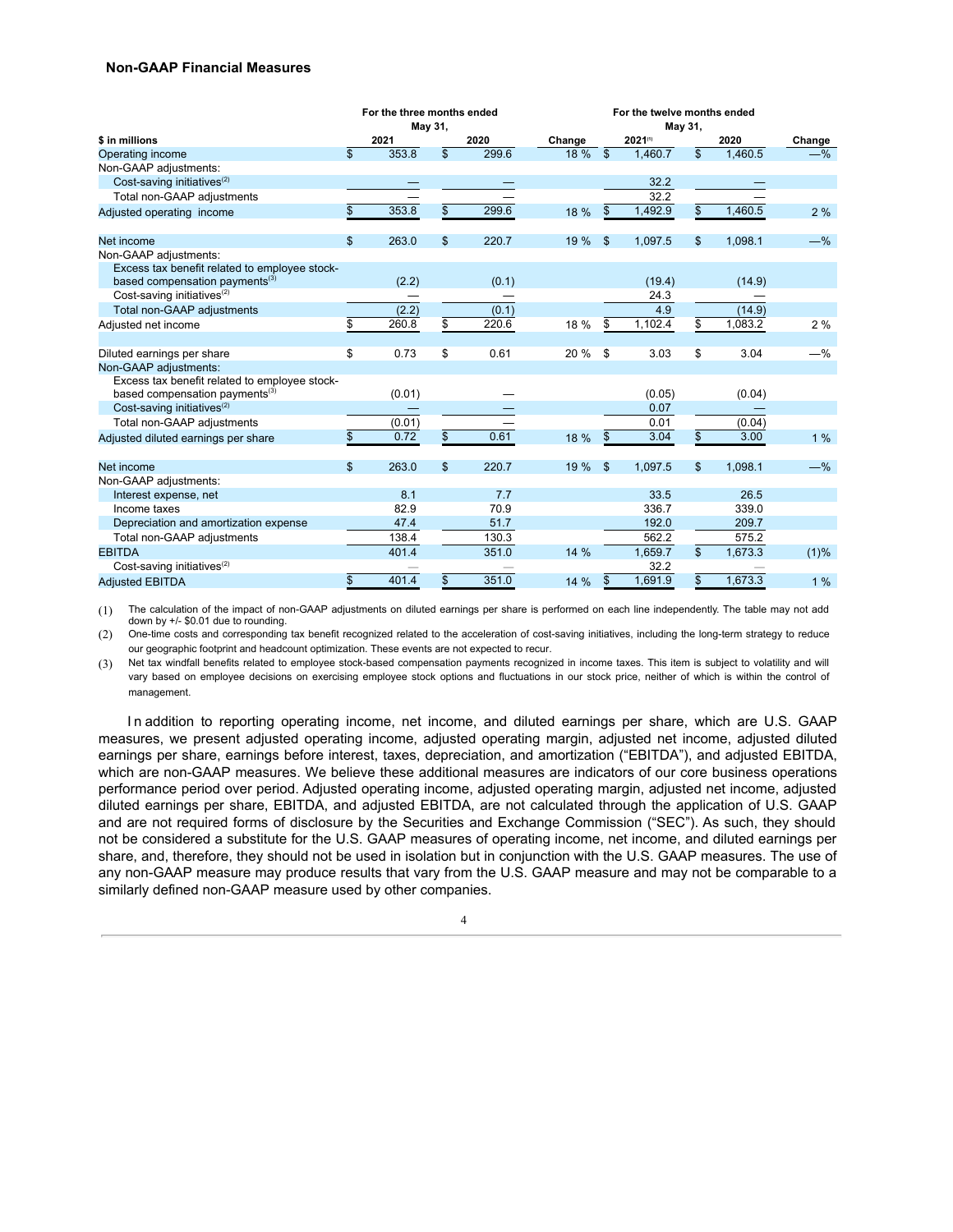## <span id="page-7-0"></span>**Business Outlook**

Our outlook for the fiscal year ending May 31,2022 ("fiscal 2022") incorporates current assumptions and market conditions. Changes in the macroeconomic environment could alter our guidance. With consideration of these impacts, our outlook is as follows:

- Management Solutions revenue is anticipated to grow approximately 7%;
- PEO and Insurance Solutions revenue is anticipated to grow in the range of 8% to 10%;
- Interest on funds held for clients is expected to be flat;
- Total revenue is anticipated to grow approximately 7%;
- $\cdot$  Adjusted operating margin<sup>(1)</sup> is anticipated to be approximately 38%;
- $\cdot$  Adjusted EBITDA margin<sup>(1)</sup> is anticipated to be approximately 42%;
- Other expense, net is anticipated to be in the range of \$33 million to \$37 million;
- The effective income tax rate for fiscal 2022 is anticipated to be in the range of 24% to 25%; and
- Adjusted diluted earnings per share<sup>2)</sup> is anticipated to grow in the range of 10% to 12%.
- (1) Adjusted operating margin and adjusted EBITDA margin are not U.S. GAAP measures. Adjusted operating margin is calculated as operating margin, adjusted for one-time non-recurring items, as a percentage of total revenue. Adjusted EBITDA margin is calculated as net income, adjusted for interest, taxes, depreciation, amortization, and one-time non-recurring items, as a percentage of total revenue. We believe that the exclusion of certain one-time non-recurring items when calculating these measures provides a better indicator of our core business operations' performance period over period.
- $(2)$  Adjusted diluted earnings per shareis not a U.S. GAAP measure. Please refer to the "Non-GAAP Financial Measures" section on page 4 of this press release for a discussion of this non-GAAP measure and a reconciliation to the most comparable U.S. GAAP measure of diluted earnings per share.

#### **Environmental, Social, and Governance ("ESG")**

As part of what it means to be Paychex, we are focusing our ESG efforts on where we can have the most positive impact. To learn more about our latest initiatives, please visit https://www.paychex.com/corporate/corporateresponsibility. The information available on our website is not a part of, and is not incorporated into, this press release.

### **Annual Report on Form 10-K ("Form 10-K")**

We anticipate filing our Form 10-K before the end of July 2021, and it will be available at https://investor.paychex.com. This press release should be read in conjunction with the Form 10-K and the related Notes to Consolidated Financial Statements and Management's Discussion and Analysis of Financial Condition and Results of Operations contained in that Form 10-K.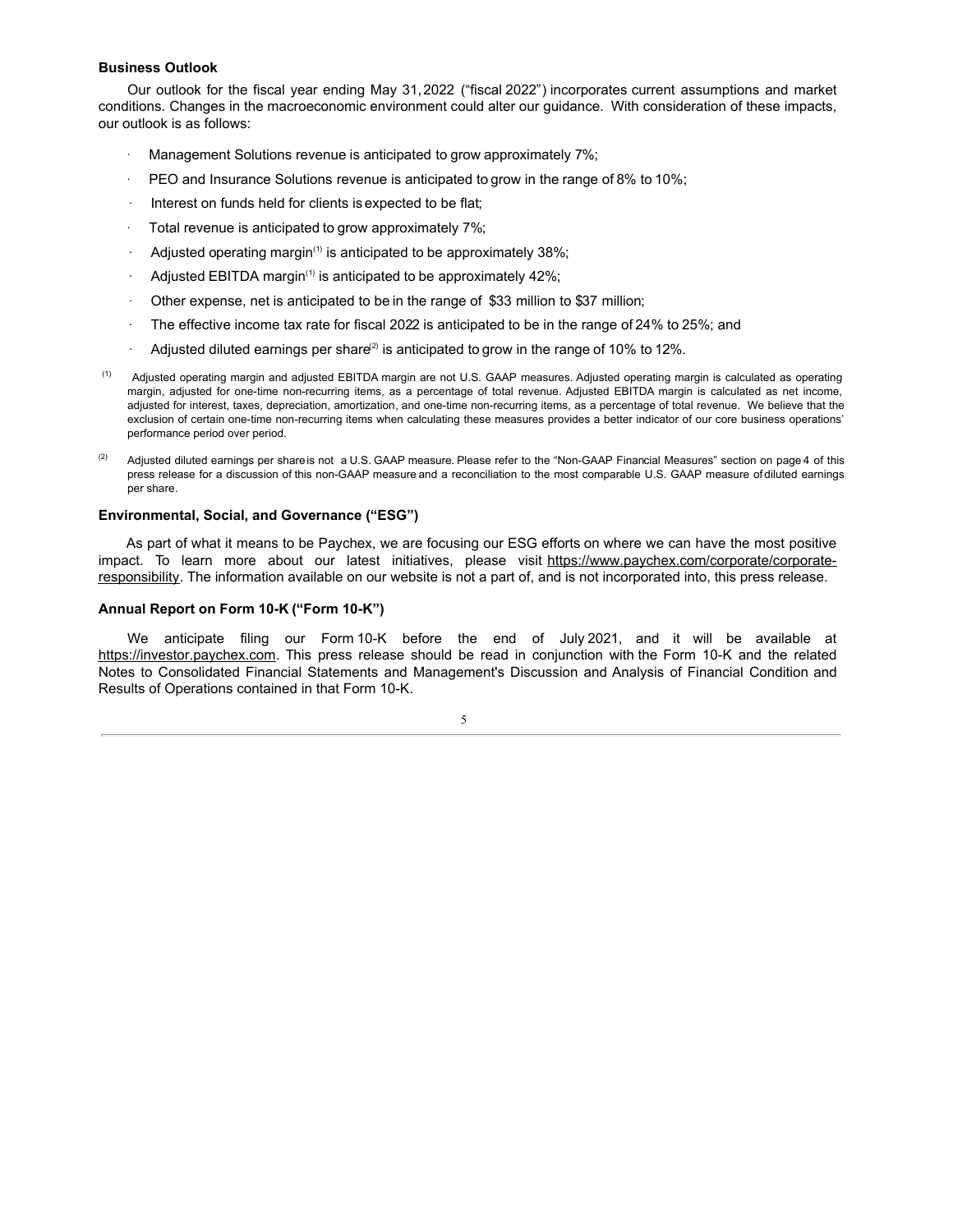#### **Webcast Details**

Interested parties may access the webcast of our Earnings Release Conference Call, scheduled forJune 25, 2021, at 9:30 a.m. Eastern Time, at https://investor.paychex.com. The webcast will be archived for approximately 90 days. Our news releases, current financial information, SEC filings, and investor presentations are also accessible at https://investor.paychex.com.

For more information, contact:

|                  | Investor Relations: Efrain Rivera, CFO, or Terri Allen | 585-383-3406 |
|------------------|--------------------------------------------------------|--------------|
| Media Inquiries: | Adam Kranitz, Director of Corporate                    | 585-383-3074 |
|                  | Communications                                         |              |

#### **About Paychex**

Paychex, Inc. (Nasdaq:PAYX) is a leading provider of integrated human capital management solutions for human resources, payroll, benefits, and insurance services. By combining its innovative software-as-a-service technology and mobility platform with dedicated, personal service, Paychex empowers small- and medium-sized business owners to focus on the growth and management of their business. Backed by 50 years of industry expertise, Paychex serves more than 710,000 payroll clients as of May 31, 2021 across more than 100 locations in the U.S. and Europe, and pays one out of every 12 American private sector employees. Learn more about Paychex by visiting paychex.com and stay connected on Twitter (www.twitter.com/paychex) and LinkedIn (www.linkedin.com/company/paychex).

#### **Cautionary Note Regarding Forward-Looking Statements**

Certain written and oral statements made by us may constitute "forward-looking statements" within the meaning of the safe harbor provisions of the U.S. Private Securities Litigation Reform Act of 1995. Forward-looking statements can be identified by such words and phrases as "we expect," "expected to," "estimates," "estimated," "intend," "overview," "outlook," "guidance," "we look forward to," "would equate to," "projects," "projections," "projected," "projected to be," "anticipates," "anticipated," "we believe," "believes," "could be," "targeting," and other similar words or phrases. Examples of forward-looking statements include, among others, statements we make regarding operating performance, events, or developments that we expect or anticipate will occur in the future, including statements relating to our outlook, revenue growth, earnings, earnings-per-share growth, or similar projections.

Forward-looking statements are neither historical facts nor assurances of future performance. Instead, they are based only on our current beliefs, expectations, and assumptions regarding the future of our business, future plans and strategies, projections, anticipated events and trends, the economy, and other future conditions. Because forwardlooking statements relate to the future, they are subject to inherent uncertainties, risks, and changes in circumstances that are difficult to predict, many of which are outside our control. Our actual results and financial condition may differ materially from those indicated in the forward-looking statements. Therefore, you should not place undue reliance upon any of these forward-looking statements. Important factors that could cause our actual results and financial condition to differ materially from those indicated in the forward-looking statements include, among others, the following:

- the impact of the COVID-19 pandemic on the U.S. and global economy, and in particular on our small- and medium-sized business clients;
- changes in governmental regulations and policies;
- our ability to comply with U.S. and foreign laws and regulations;

6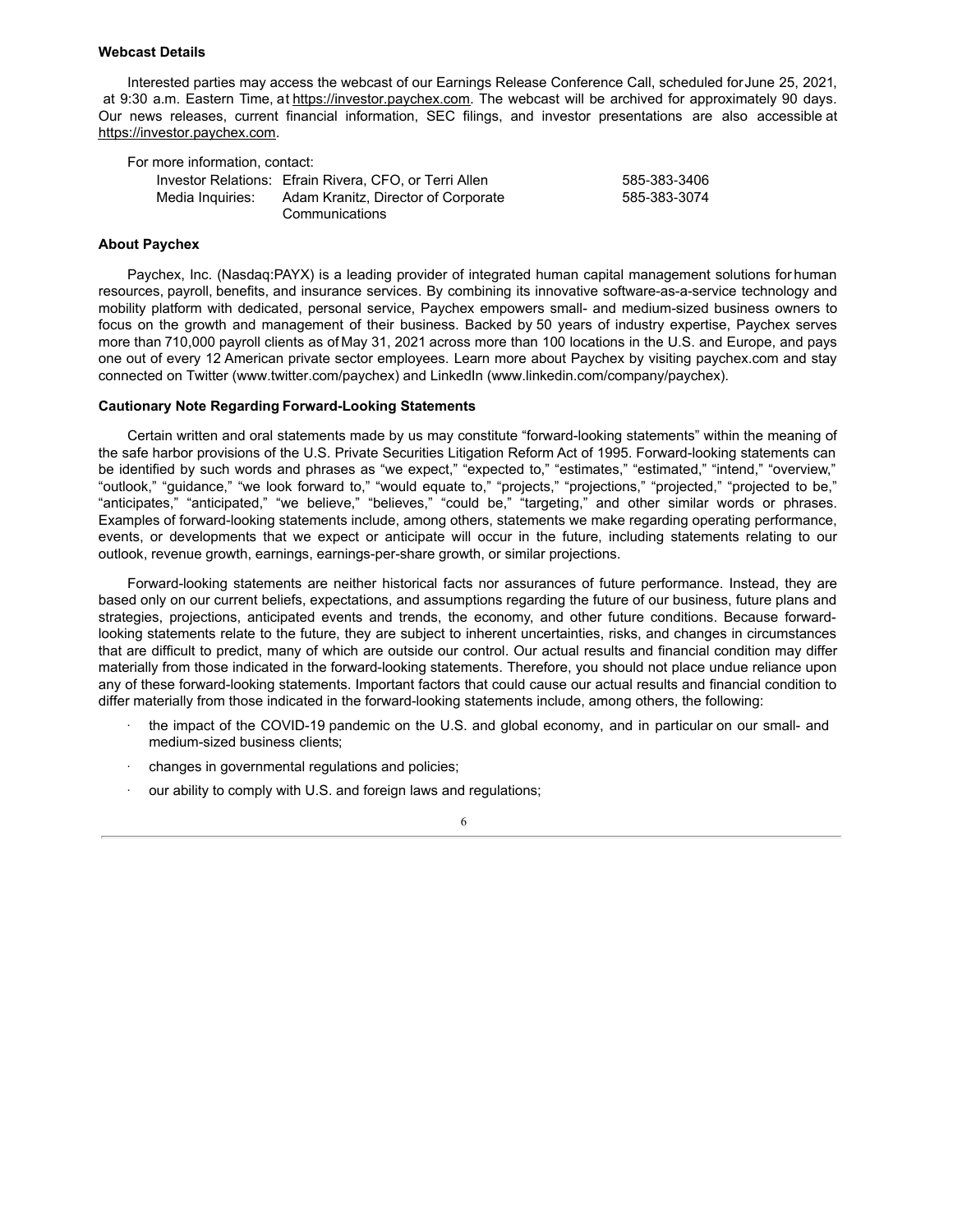- our ability to keep pace with changes in technology and to provide timely enhancements to our products and services;
- our compliance with data privacy laws and regulations;
- the possibility of cyberattacks, security vulnerabilities and Internet disruptions, including breaches of data security and privacy leaks, data loss and business interruptions;
- · the possibility of failure of our operating facilities, computer systems, or communication systems during a catastrophic event;
- the failure of third-party service providers to perform their functions;
- the possibility that we may be subject to additional risks related to our co-employment relationship with our PEO;
- · changes in health insurance and workers' compensation insurance rates and underlying claim trends;
- our clients' failure to reimburse us for payments made by us on their behalf;
- the effect of changes in government regulations mandating the amount of tax withheld or the timing of remittances;
- volatility in the political and economic environment;
- risks related to acquisitions and the integration of the businesses we acquire;
- our failure to comply with covenants in our debt agreements;
- · changes in the availability of qualified people, including management, technical, compliance and sales personnel;
- our failure to protect our intellectual property rights;
- · the possible effects of negative publicity on our reputation and the value of our brand; and
- potential outcomes related to pending or future litigation matters.

Any of these factors, as well as such other factors as discussed in our SEC filings, could cause our actual results to differ materially from our anticipated results. The information provided in this document is based upon the facts and circumstances known as of the date of this press release, and any forward-looking statements made by us in this document speak only as of the date on which it is made. Except as required by law, we undertake no obligation to update these forward-looking statements after the date of issuance of this press release to reflect events or circumstances after such date, or to reflect the occurrence of unanticipated events.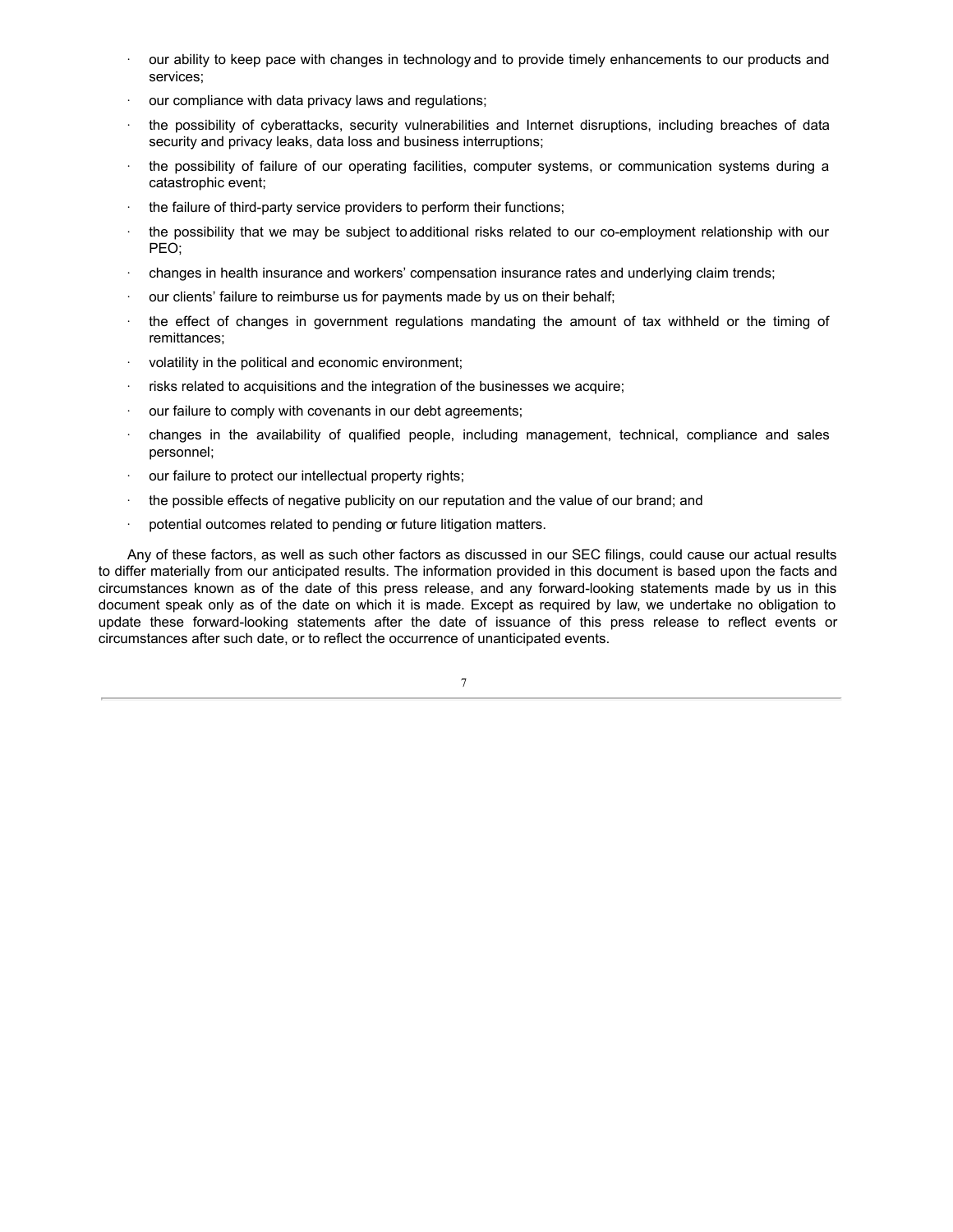#### **PAYCHEX, INC. CONSOLIDATED STATEMENTS OF INCOME (Unaudited) (In millions, except per share amounts)**

|                                                                  | For the three months ended<br>May 31, |            |  |       |                       |               |    |                   |  |         |                                           |
|------------------------------------------------------------------|---------------------------------------|------------|--|-------|-----------------------|---------------|----|-------------------|--|---------|-------------------------------------------|
|                                                                  |                                       | 2021       |  | 2020  | Change <sup>(2)</sup> |               |    | 2021              |  | 2020    | Change <sup>(2)</sup>                     |
| <b>Revenue:</b>                                                  |                                       |            |  |       |                       |               |    |                   |  |         |                                           |
| <b>Management Solutions</b>                                      | \$                                    | 756.4 \$   |  | 661.8 | 14                    | %             | \$ | $3,023.4$ \$      |  | 2,963.0 | $\frac{0}{0}$<br>2                        |
| PEO and Insurance Solutions                                      |                                       | 258.3      |  | 228.0 | 13                    | $\%$          |    | 974.1             |  | 990.6   | (2)<br>%                                  |
| Total service revenue                                            |                                       | 1,014.7    |  | 889.8 | 14                    | $\frac{0}{0}$ |    | 3,997.5           |  | 3,953.6 | $\%$<br>1                                 |
| Interest on funds held for clients <sup>1)</sup>                 |                                       | 14.5       |  | 25.3  | (43) %                |               |    | 59.3              |  | 86.9    | $(32)$ %                                  |
| <b>Total revenue</b>                                             |                                       | 1,029.2    |  | 915.1 | 12                    | $\frac{9}{6}$ |    | 4,056.8           |  | 4,040.5 | $\frac{9}{6}$<br>$\overline{\phantom{0}}$ |
| Expenses:                                                        |                                       |            |  |       |                       |               |    |                   |  |         |                                           |
| Cost of service revenue                                          |                                       | 315.8      |  | 291.7 | 8                     | $\%$          |    | 1,271.2           |  | 1,280.8 | $(1)$ %                                   |
| Selling, general and administrative                              |                                       |            |  |       |                       |               |    |                   |  |         |                                           |
| expenses                                                         |                                       | 359.6      |  | 323.8 | 11                    | $\%$          |    | 1,324.9           |  | 1,299.2 | $2\%$                                     |
| <b>Total expenses</b>                                            |                                       | 675.4      |  | 615.5 | 10                    | %             |    | 2,596.1           |  | 2.580.0 | %<br>1                                    |
| <b>Operating income</b>                                          |                                       | 353.8      |  | 299.6 | 18                    | %             |    | 1,460.7           |  | 1,460.5 | $\%$<br>$\overline{\phantom{0}}$          |
| Other expense, net <sup>(1)</sup>                                |                                       | (7.9)      |  | (8.0) | n/m                   |               |    | (26.5)            |  | (23.4)  | n/m                                       |
| Income before income taxes                                       |                                       | 345.9      |  | 291.6 | 19                    | %             |    | 1,434.2           |  | 1,437.1 | $-$ %                                     |
| Income taxes                                                     |                                       | 82.9       |  | 70.9  | 17                    | %             |    | 336.7             |  | 339.0   | $(1)$ %                                   |
| <b>Net income</b>                                                |                                       | $263.0$ \$ |  | 220.7 | 19                    | %             | s  | $1,097.5$ \$      |  | 1,098.1 | $\%$<br>$\qquad \qquad =$                 |
|                                                                  |                                       |            |  |       |                       |               |    |                   |  |         |                                           |
| Basic earnings per share                                         | \$                                    | $0.73$ \$  |  | 0.62  | 18                    | %             | \$ | 3.05 <sub>5</sub> |  | 3.06    | $\%$<br>$\overline{\phantom{0}}$          |
| Diluted earnings per share                                       | \$                                    | $0.73$ \$  |  | 0.61  | 20                    | %             | \$ | 3.03 <sup>5</sup> |  | 3.04    | %<br>$\overline{\phantom{0}}$             |
| Weighted-average common shares                                   |                                       |            |  |       |                       |               |    |                   |  |         |                                           |
| outstanding                                                      |                                       | 360.2      |  | 358.7 |                       |               |    | 359.9             |  | 358.5   |                                           |
| Weighted-average common shares<br>outstanding, assuming dilution |                                       | 362.7      |  | 360.7 |                       |               |    | 362.1             |  | 361.0   |                                           |

(1) Further information on interest on fundsheld for clients and other expense, net, and the short- and long-term effects of changing interest rates can be found in our filings with the SEC, including our Quarterly Reports on Form 10-Q and ourAnnual Report onForm 10-K, as applicable, under the caption "Management's Discussion and Analysis of Financial Condition and Results of Operations" and subheadings "Results of Operations" and "Market Risk Factors." These filings are accessible at www.paychex.com.

 $(2)$  Percentage changes are calculated based on unrounded numbers.

n/m – not meaningful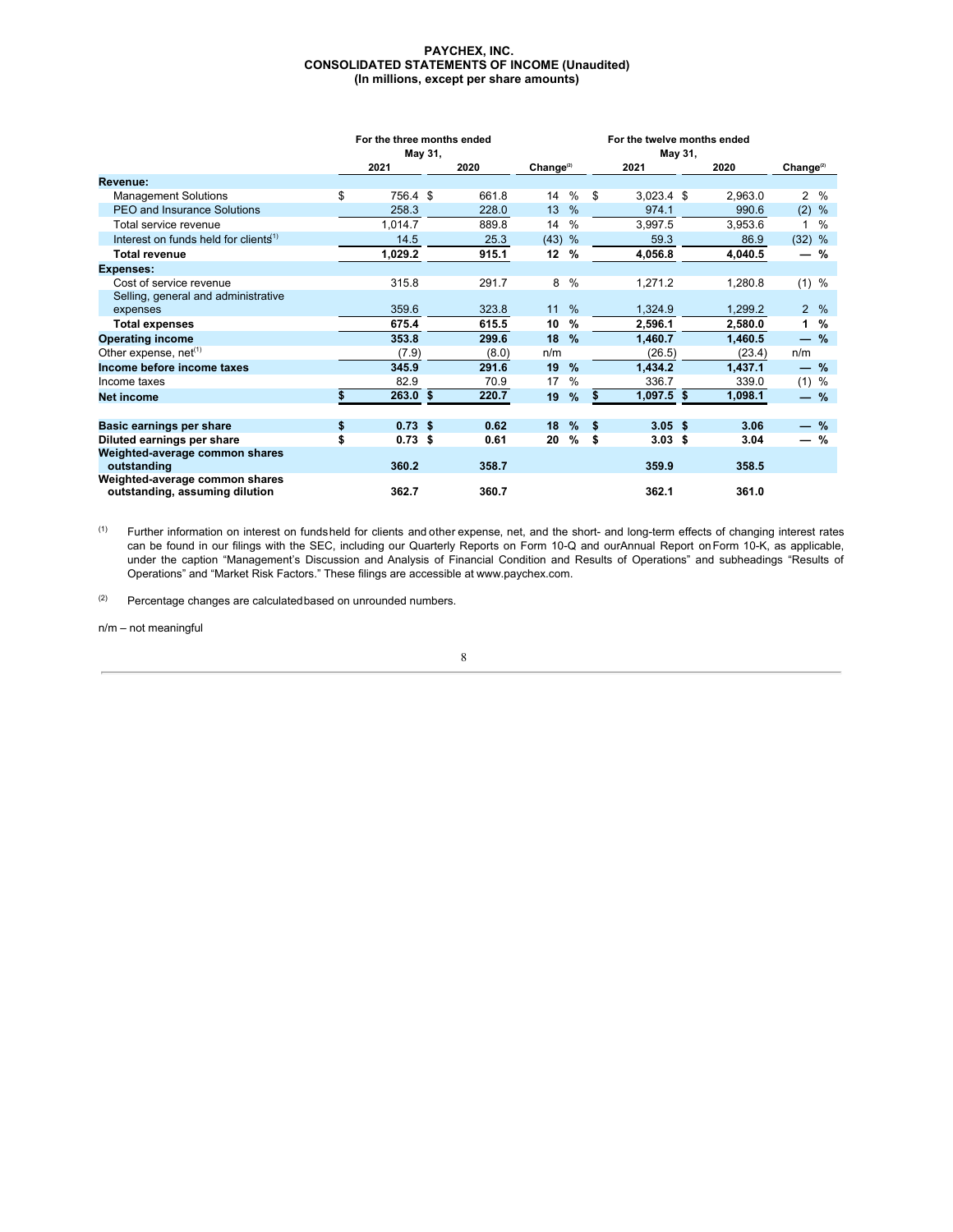#### **PAYCHEX, INC. CONSOLIDATED BALANCE SHEETS (Unaudited) (In millions, except per share amount s)**

|                                                                      |                         | May 31, |    |         |
|----------------------------------------------------------------------|-------------------------|---------|----|---------|
|                                                                      | 2021                    |         |    | 2020    |
| <b>ASSETS</b>                                                        |                         |         |    |         |
| Cash and cash equivalents                                            | \$                      | 995.2   | \$ | 905.2   |
| <b>Restricted cash</b>                                               |                         | 51.3    |    | 49.8    |
| Corporate investments                                                |                         | 36.7    |    | 27.2    |
| Interest receivable                                                  |                         | 24.4    |    | 26.2    |
| Accounts receivable, net of allowance for doubtful accounts          |                         | 578.3   |    | 384.1   |
| PEO unbilled receivables, net of advance collections                 |                         | 450.9   |    | 380.0   |
| Prepaid income taxes                                                 |                         | 33.5    |    | 16.8    |
| Prepaid expenses and other current assets                            |                         | 249.2   |    | 244.8   |
| Current assets before funds held for clients                         |                         | 2.419.5 |    | 2.034.1 |
| <b>Funds held for clients</b>                                        |                         | 3,750.0 |    | 3,430.5 |
| <b>Total current assets</b>                                          |                         | 6,169.5 |    | 5,464.6 |
| Long-term restricted cash                                            |                         | 37.0    |    | 21.3    |
| Long-term corporate investments                                      |                         | 7.1     |    | 10.2    |
| Property and equipment, net of accumulated depreciation              |                         | 395.8   |    | 407.4   |
| Operating lease right-of-use assets, net of accumulated amortization |                         | 103.0   |    | 114.8   |
| Intangible assets, net of accumulated amortization                   |                         | 275.8   |    | 330.6   |
| Goodwill                                                             |                         | 1,820.7 |    | 1.791.1 |
| Long-term deferred costs                                             |                         | 384.1   |    | 372.5   |
| Other long-term assets                                               |                         | 34.2    |    | 38.2    |
| <b>Total assets</b>                                                  | $\overline{\mathbf{s}}$ | 9,227.2 | \$ | 8.550.7 |
|                                                                      |                         |         |    |         |
| <b>LIABILITIES</b>                                                   |                         |         |    |         |
| Accounts payable                                                     | \$                      | 89.0    | \$ | 79.4    |
| Accrued corporate compensation and related items                     |                         | 209.7   |    | 131.7   |
| Accrued worksite employee compensation and related items             |                         | 586.4   |    | 512.4   |
| Short-term borrowings                                                |                         | 7.4     |    | 5.1     |
| Accrued income taxes                                                 |                         |         |    | 50.5    |
| Deferred revenue                                                     |                         | 37.9    |    | 39.2    |
| Other current liabilities                                            |                         | 336.8   |    | 277.6   |
| <b>Current liabilities before client fund obligations</b>            |                         | 1,267.2 |    | 1,095.9 |
| Client fund obligations                                              |                         | 3,671.0 |    | 3,331.0 |
| <b>Total current liabilities</b>                                     |                         | 4,938.2 |    | 4,426.9 |
| Accrued income taxes                                                 |                         | 25.8    |    | 33.5    |
| Deferred income taxes                                                |                         | 218.0   |    | 240.8   |
| Long-term borrowings, net of debt issuance costs                     |                         | 797.3   |    | 796.8   |
| Operating lease liabilities                                          |                         | 92.4    |    | 96.9    |
| Other long-term liabilities                                          |                         | 207.5   |    | 174.4   |
| <b>Total liabilities</b>                                             |                         | 6,279.2 |    | 5.769.3 |
|                                                                      |                         |         |    |         |
| <b>STOCKHOLDERS' EQUITY</b>                                          |                         |         |    |         |
| Common stock, \$0.01 par value; Authorized: 600.0 shares;            |                         |         |    |         |
| Issued and outstanding: 359.8 shares as of May 31, 2021              |                         |         |    |         |
| and 358.8 shares as of May 31, 2020                                  |                         | 3.6     |    | 3.6     |
| Additional paid-in capital                                           |                         | 1,446.7 |    | 1,289.9 |
| Retained earnings                                                    |                         | 1,445.9 |    | 1,431.4 |
| Accumulated other comprehensive income                               |                         | 51.8    |    | 56.5    |
| Total stockholders' equity                                           |                         | 2.948.0 |    | 2.781.4 |
| Total liabilities and stockholders' equity                           | \$                      | 9,227.2 | \$ | 8,550.7 |
|                                                                      |                         |         |    |         |

9